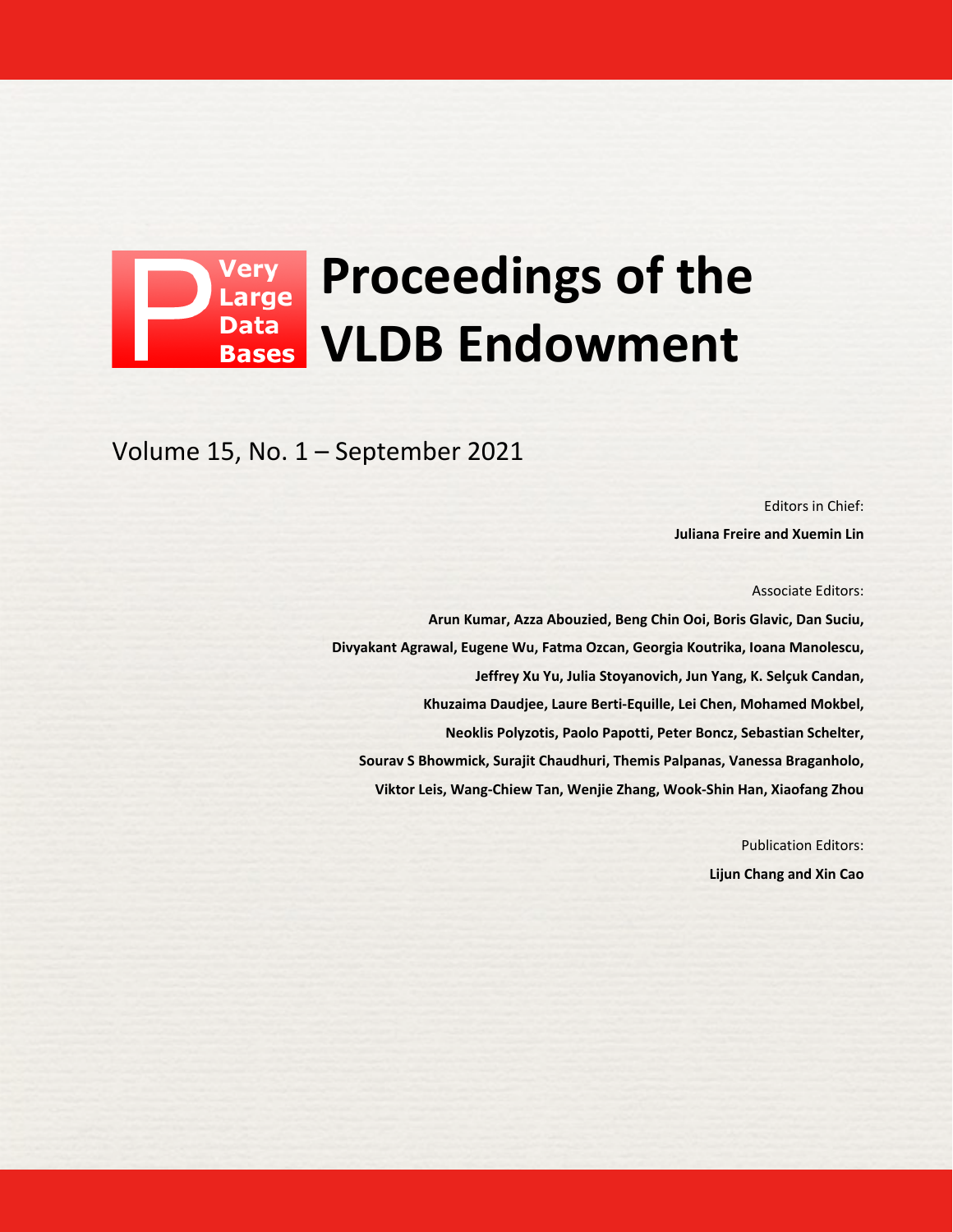PVLDB – Proceedings of the VLDB Endowment

Volume 15, No. 1, September 2021.

All papers published in this issue will be presented at the 48th International Conference on Very Large Data Bases, Sydney, Australia, 2022.

# **Copyright 2021 VLDB Endowment**

This work is licensed under the Creative Commons Attribution-NonCommercial-NoDerivatives 4.0 International License. To view a copy of this license, visit http://creativecommons.org/licenses/by-ncnd/4.0/. For any use beyond those covered by this license, obtain permission by emailing info@vldb.org.

> Volume 15, Number 1, September 2021 Pages  $i - vi$  and  $1 - 140$ ISSN 2150-8097

Available at: http://www.pvldb.org and https://dl.acm.org/journal/pvldb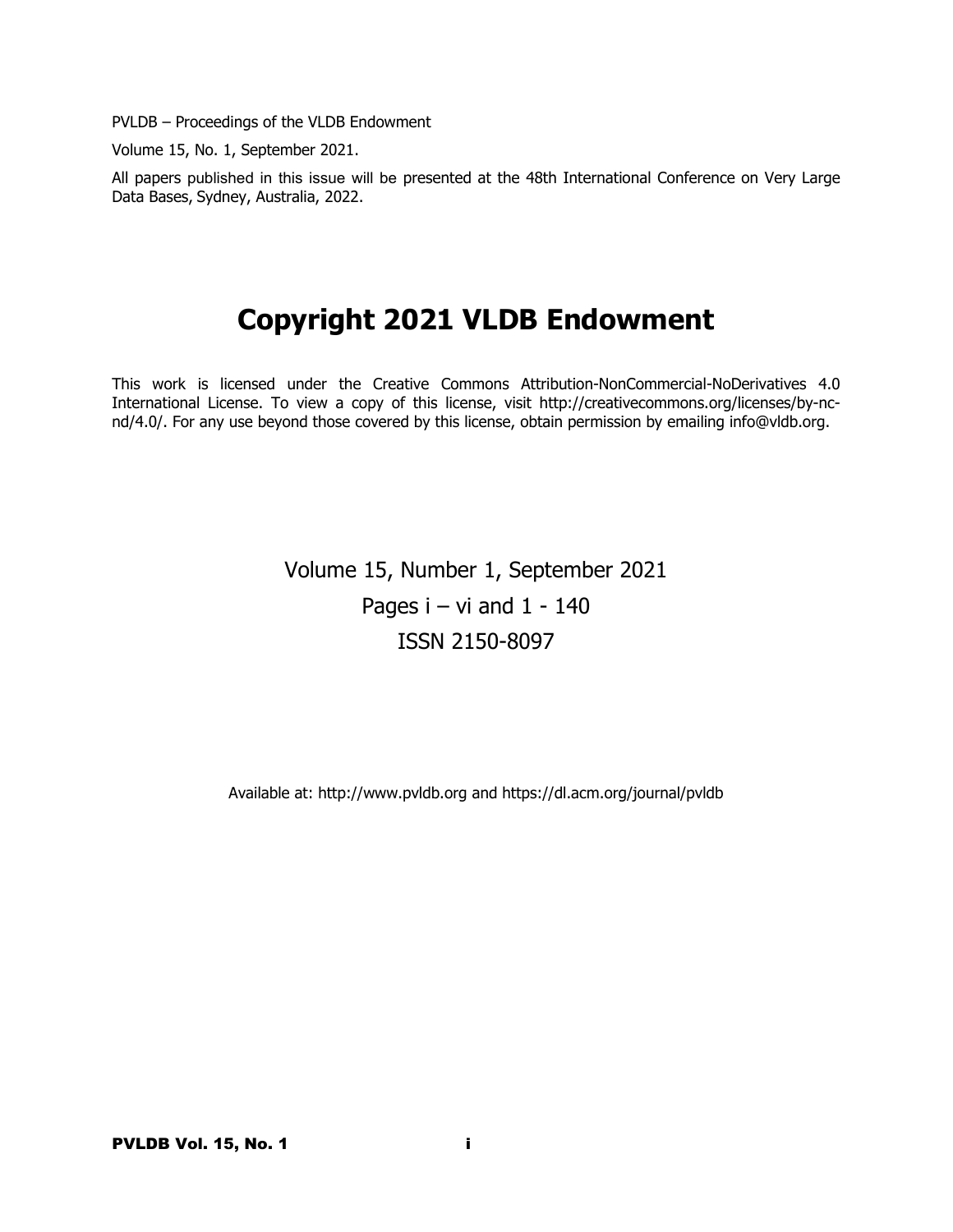## **TABLE OF CONTENTS**

## **Front Matter**

| iii |
|-----|

## **Research Papers**

| Kang Zhao, Liuyihan Song, Yingya Zhang, Pan Pan, Xu Yinghui, Rong Jin |  |
|-----------------------------------------------------------------------|--|

WindTunnel: Towards Differentiable ML Pipelines Beyond a Single Model ....................................... 11 Gyeong-in Yu, Saeed Amizadeh, Sehoon Kim, Artidoro Pagnoni, Ce Zhang, Byung-gon Chun, Markus Weimer, Matteo Interlandi

| Athinagoras Skiadopoulos, Qian Li, Peter Kraft, Kostis Kaffes, Daniel Hong, Shana Mathew, David  |  |
|--------------------------------------------------------------------------------------------------|--|
| Bestor, Michael Cafarella, Vijay Gadepally, Goetz Graefe, Jeremy Kepner, Christos Kozyrakis, Tim |  |
| Kraska, Michael Stonebraker, Lalith Suresh, Matei Zaharia                                        |  |

Deep Indexed Active Learning for Matching Heterogeneous Entity Representations ......................... 31 Arjit Jain, Sunita Sarawagi, Prithviraj Sen

A Learned Query Rewrite System using Monte Carlo Tree Search................................................... 46 Xuanhe Zhou, Guoliang Li, Chengliang Chai, Jianhua Feng

| Yin Lin, Brit Youngman, Yuval Moskovitch, H. V. Jagadish, Tova Milo |  |
|---------------------------------------------------------------------|--|

| Jiayi Wang, Chengliang Chai, Jiabin Liu, Guoliang Li |  |
|------------------------------------------------------|--|

Learned Cardinality Estimation: A Design Space Exploration and a Comparative Evaluation.............. 85 Ji Sun, Jintao Zhang, Zhaoyan Sun, Guoliang Li, Nan Tang

DeepEverest: Accelerating Declarative Top-K Queries for Deep Neural Network Interpretation ......... 98 Dong He, Maureen Daum, Walter Cai, Magdalena Balazinska

Cosine: A Cloud-Cost Optimized Self-Designing Key-Value Storage Engine.....................................112 Subarna Chatterjee, Meena Jagadeesan, Wilson Qin, Stratos Idreos

Accelerating Recommendation System Training by Leveraging Popular Choices..............................127 Muhammad Adnan, Yassaman Ebrahimzadeh Maboud, Divya Mahajan, Prashant Nair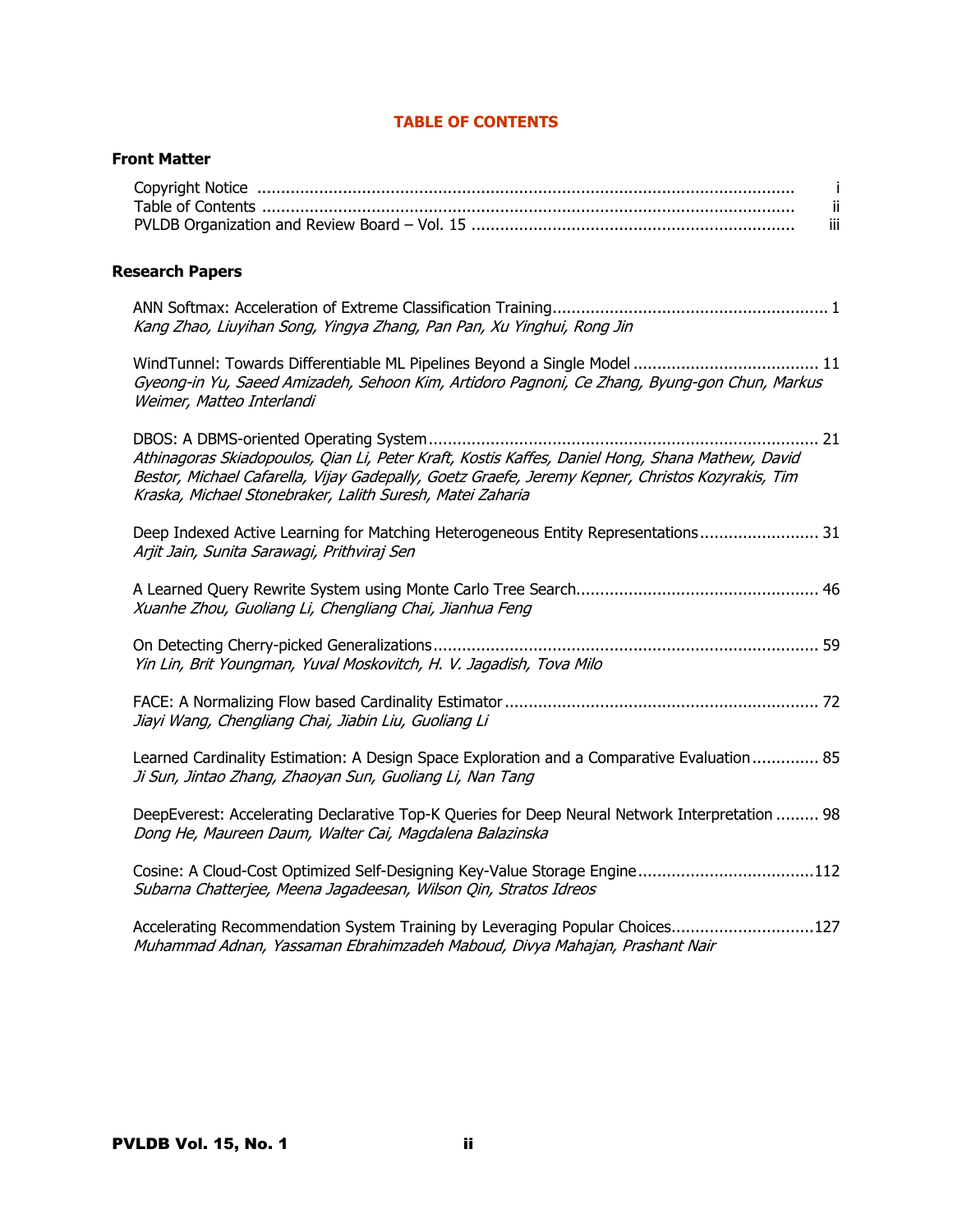## **PVLDB ORGANIZATION AND REVIEW BOARD - Vol. 15**

**Editors in Chief of PVLDB** Juliana Freire (New York University) Xuemin Lin (University of New South Wales)

#### **Associate Editors of PVLDB**

Arun Kumar (University of California, San Diego) Azza Abouzied (NYU Abu Dhabi) Beng Chin Ooi (NUS) Boris Glavic (Illinois Institute of Technology) Dan Suciu (University of Washington) Divyakant Agrawal (University of California, Santa Barbara) Eugene Wu (Columbia University) Fatma Ozcan (Google) Georgia Koutrika (ATHENA) Ioana Manolescu (INRIA and Institut Polytechnique de Paris) Jeffrey Xu Yu (Chinese University of Hong Kong) Julia Stoyanovich (New York University) Jun Yang (Duke University) K. Seçuk Candan (Arizona State University) Khuzaima Daudjee (University of Waterloo) Laks Lakshmanan (The University of British Columbia) Laure Berti-Equille (IRD) Lei Chen (Hong Kong University of Science and Technology) Mohamed Mokbel (University of Minnesota, Twin Cities) Neoklis Polyzotis (Google) Paolo Papotti Peter Boncz (CWI) Sebastian Schelter (University of Amsterdam) Sharad Mehrotra (U.C. Irvine) Sourav S Bhowmick (Nanyang Technological University) Surajit Chaudhuri (Microsoft Research) Themis Palpanas (University of Paris) Vanessa Braganholo (Fluminense Federal University) Viktor Leis (Friedrich Schiller University Jena) Wang-Chiew Tan (Megagon Labs) Wenjie Zhang (University of New South Wales) Wook-Shin Han (POSTECH) Xiaofang Zhou (Hong Kong University of Science and Technology)

#### **Publication Editors**

Lijun Chang (University of Sydney) Xin Cao (University of New South Wales)

#### **PVLDB Managing Editor**

Wolfgang Lehner (Dresden University of Technology)

## **PVLDB Advisory Committee**

Felix Naumann (HPI) Juliana Freire (New York University) Xuemin Lin (U of New South Wales) Georgia Koutrika (Athena Research Center) Jun Yang (Duke University) Vanessa Braganholo (Universidade Federal Fluminense) Sourav S Bhowmick (Nanyang Technological University) Chris Jermaine (Rice University) Peter Triantafillou (University of Warwick) Xin Luna Dong (Facebook) Fatma Ozcan (Google) Lei Chen (Hong Kong University of S&T) Graham Cormode (University of Warwick) Divesh Srivastava (AT&T Labs-Research) Wolfgang Lehner (TU Dresden)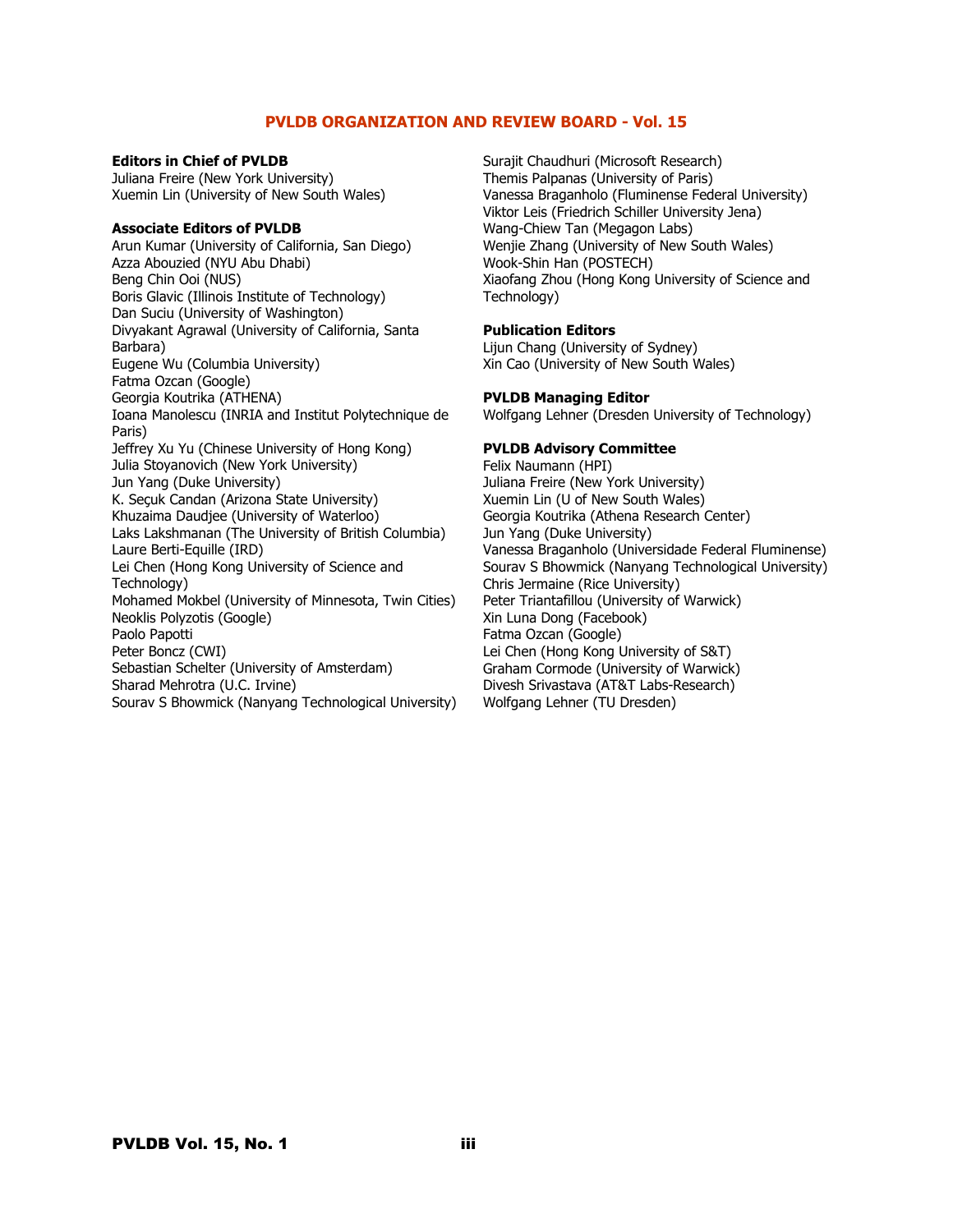## **Review Board**

Abolfazl Asudeh (University of Michifan) Aécio Santos (New York University) Ahmed Eldawy (University of California, Riverside) Alexander Hall (RelationalAI) Alexander J Ratner (University of Washington) Aline Bessa (New York University) Alkis Simitsis (Athena Research Center) Altigran da Silva (Universidade Federal do Amazonas) AnHai Doan (University of Wisconsin-Madison) Anna Fariha (Microsoft) Anton Dignös (Free University of Bozen-Bolzano) Antonio Cavalcante Araujo Neto (University of Alberta) Arijit Khan (Nanyang Technological University) Arvind Arasu (Microsoft) Babak Salimi (University of California, San Diego) Bailu Ding (Microsoft Research) Bertram Ludaescher (University of Illinois) Bolong Zheng (Huazhong University of Science and Technology) Brandon Haynes (Gray Systems Lab, Microsoft) Byron Choi (Hong Kong Baptist University) Carlo Curino (Microsoft -- GSL) Carlos Scheidegger (The University of Arizona) Carsten Binnig (TU Darmstadt) Ce Zhang (ETH) Cheng Long (Nanyang Technological University) Chengfei Liu (Swinburne University of Technology) Chuan Lei (Instacart) Chunbin Lin (Amazon AWS) Curtis Dyreson (Utah State University) Dan Kifer (Pennsylva State University) Dana M Van Aken (Carnegie Mellon University) Daniel Deutch (Tel Aviv University) Daniel Oliveira (UFF, Brazil) David Koop (Northern Illinois University) Davide Mottin (Aarhus University) Dong Xie (Penn State University) Eduardo Ogasawara (CEFET-RJ) Eleni Tzirita Zacharatou (TU Berlin) Fabio Porto (LNCC) Faisal Nawab (University of California at Irvine) Fan Zhang (Guangzhou University) Fatemeh Nargesian (University of Rochester) Fei Chiang (McMaster University) Florin Rusu (UC Merced) Floris Geerts (University of Antwerp) Fotis Psallidas (Microsoft) George Fletcher (Eindhoven University of Technology) George Papadakis (University of Athens) Gerhard Weikum (Max-Planck-Institut fur Informatik) Germain Forestier (University of Haute Alsace) Guoliang Li (Tsinghua University) Haipeng Dai (Nanjing University) Harish Doraiswamy (Microsoft Research India) Heiko Mueller (DeepReason.ai) Herodotos Herodotou (Cyprus University of Technology)

Holger Pirk (Imperial College) Hongzhi Yin (The University of Queensland) Huiping Cao (New Mexico State University) Immanuel Trummer (Cornell) Ioana Manolescu (INRIA and Institut Polytechnique de Paris) Ippokratis Pandis (Amazon) Ishtiyaque Ahmad (University of California, Santa Barbara) Jae-Gil Lee (KAIST) Jana Giceva (TU Munich) Jeffrey Xu Yu (Chinese University of Hong Kong) Jens Teubner (TU Dortmund University) Jia Zou (Arizona State University) Jian Pei (Simon Fraser University) Jianguo Wang (Purdue University) Jiannan Wang (Simon Fraser University) Jianxin Li (Deakin University) Jianye Yang (Central South University) Jiwon Seo (Hanyang University) Johannes Gehrke (Microsoft) Jorge Arnulfo Quiane Ruiz (TU Berlin) Joseph Near (University of Vermont) Junhu Wang (Griffith University) Kaiping Zheng (National University of Singapore) Kangfei Zhao (The Chinese University of Hong Kong) Karima Echihabi (Mohammed VI Polytechnic University) Katja Hose (Aalborg University) Kenneth A Ross (Columbia University) Kostas Zoumpatianos (Snowflake Computing) Lei Zou (Peking University) Leopoldo Bertossi (Universidad Adolfo Ibanez) Li Xiong (Emory University) Lianke Qin (University of California, Santa Barbara) Lijun Chang (The University of Sydney) Lin Ma (Carnegie Mellon University) Long Yuan (Nanjing University of Science and Technology) Lu Qin (UTS) Luciano Barbosa (Universidade Federal de Pernambuco) Marcelo Arenas (Universidad Catolica & IMFD) Maria Luisa Sapino (U. Torino) Matteo Lissandrini (Aalborg University) Matthias Boehm (Graz University of Technology) Matthias Renz (University of Kiel) Max Heimel (Snowflake) Maximilian Schleich (University of Washington) Meihui Zhang (Beijing Institute of Technology) Melanie Herschel (Universität Stuttgart) Michael Abebe (University of Waterloo) Min Xie (Instacart) Mirella M Moro (Universidade Federal de Minas Gerais) Mohamed Sarwat (Arizona State University) Mohammad Dashti (MongoDB) Mohammad Javad Amiri (University of Pennsylvania) Mohammad Sadoghi (University of California, Davis) Muhammad Aamir Cheema (Monash University)

## PVLDB Vol. 15, No. 1 iv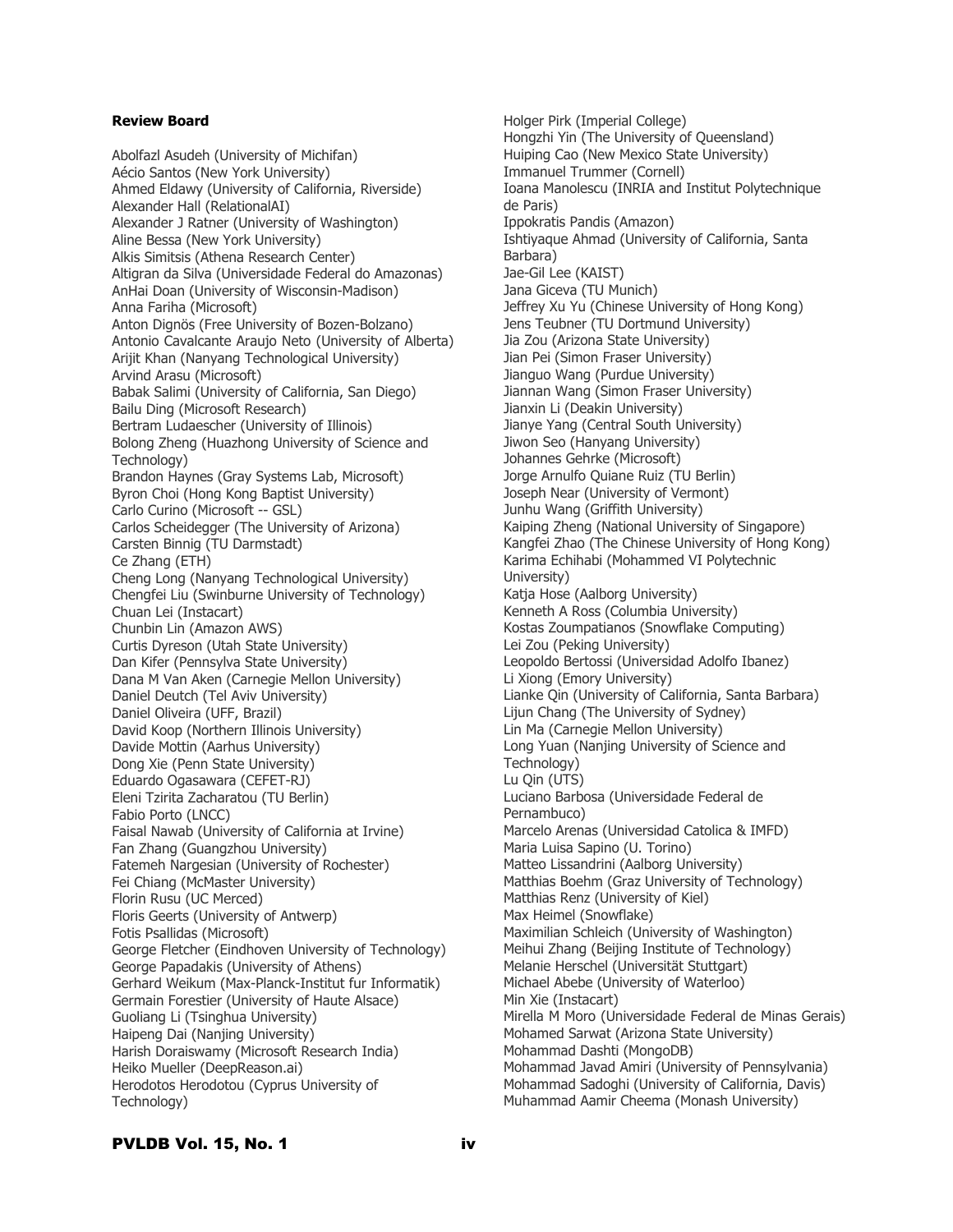Nikita Bhutani (Megagon Labs) Oliver A Kennedy (University at Buffalo, SUNY) Panos K. Chrysanthis (University of Pittsburgh) Paolo Missier (Newcastle University) Parth Nagarkar (NMSU) Paul Groth (University of Amsterdam) Peng CHENG (East China Normal University) Peter Pietzuch (Imperial College London) Pierangela Samarati (Universita delgi Studi di Milano) Pinar Karagoz (METU, Turkey) Pinar Tozun (IT University of Copenhagen) Prithu Banerjee (UBC) Raoni Lourenço (New York University) Raul Castro Fernandez (UChicago) Ravi Ramamurthy (Microsoft) Raymond Chi-Wing Wong (Hong Kong University of Science and Technology) Renata Borovica-Gajic (University of Melbourne) Reynold Cheng (The University of Hong Kong) Rui Mao (Shenzhen University) Ruoming Jin (Kent State University) Sai Wu (Zhejiang University) Sainyam Galhotra (University of Chicago) Sanjay Krishnan (University of Chicago) Sanjib Kumar Das (Google) Sayan Ranu (IIT Delhi) Sebastian Link (University of Auckland) Semih Salihoglu (University of Waterloo) Senjuti Basu Roy (New Jersey Institute of Technology) Sergey Melnik (Google) Shantanu Sharma (New Jersey Institute of Technology) Shaoxu Song (Tsinghua University) Sheng Wang (New York University) Shimin Chen (Chinese Academy of Sciences) Shumo Chu (University of California, Santa Barbara) Shweta Jain (University of Illinois, Urbana-Champaign) Sibo Wang (The Chinese University of Hong Kong) Srinivasan Keshav (University of Cambridge) Steffen Zeuch (DFKI GmbH) Steven E Whang (KAIST) Subarna Chatterjee (Harvard University) Sudip Roy (Google) Supun C Nakandala (University of California, San Diego) Tamer Özsu (University of Waterloo) Tarique A Siddiqui (Microsoft Research) Thomas Heinis (Imperial College) Thomas Neumann (TUM) Tianzheng Wang (Simon Fraser University) Tien Tuan Anh Dinh (Singapore University of Technology and Design)

Tilmann Rabl (HPI, University of Potsdam) Ting Yu (Qatar Computing Research Institute) Torben Bach Pedersen (Aalborg University) Torsten Grust (Universität Tübingen) Umar Farooq Minhas (Microsoft Research) Vasiliki Kalavri (Boston University) Verena Kantere (National Technical University of Athens) Victor Zakhary (Oracle) Vivek Narasayya (Microsoft Research) Vraj Shah (University of California, San Diego) Walid G Aref (Purdue) Wasay Abdul (Harvard) Wei Wang (Hong Kong University of Science and Technology (Guangzhou)) Wei Lu (Renmin university of china) Weiren Yu (University of Warwick) Wen Hua (The University of Queensland) Wolfgang Lehner (TU Dresden) Xi He (University of Waterloo) Xiang Lian (Kent State University) Xiao Qin (IBM Research) Xiaofei Zhang (University of Memphis) Xiaokui Xiao (National University of Singapore) Xiaolan Wang (Megagon Labs) Xiaoyang Wang (Zhejiang Gongshang University) Xin Huang (Hong Kong Baptist University) Yael Amsterdamer (Bar-Ilan university) Yanyan Shen (Shanghai Jiao Tong University) Ye Yuan (Northeastern University) Yeye He (Microsoft Research) Yi Chen (NJIT) Yi Lu (MIT) Yikai Zhang (Chinese University of Hong Kong) Yinan Li (Microsoft Research) Ying Zhang (University of Technology Sydney) Yongxin Tong (Beihang University) Yuanyuan Zhu (Wuhan University) Yue Wang (Shenzhen Institute of Computing Sciences, Shenzhen University) Yufei Tao (Chinese University of Hong Kong) Yuliang Li (Megagon Labs) Yuncheng Wu (National University of Singapore) Yunjun Gao (Zhejiang University) Yuval Moskovitch (University of Michigan) Zhifeng Bao (RMIT University) Zhongle Xie (Zhejiang University) Zi Huang (University of Queensland) Ziawasch Abedjan (Leibniz Universität Hannover) Zohar Karnin (Amazon) Zsolt István (IT University of Copenhagen)